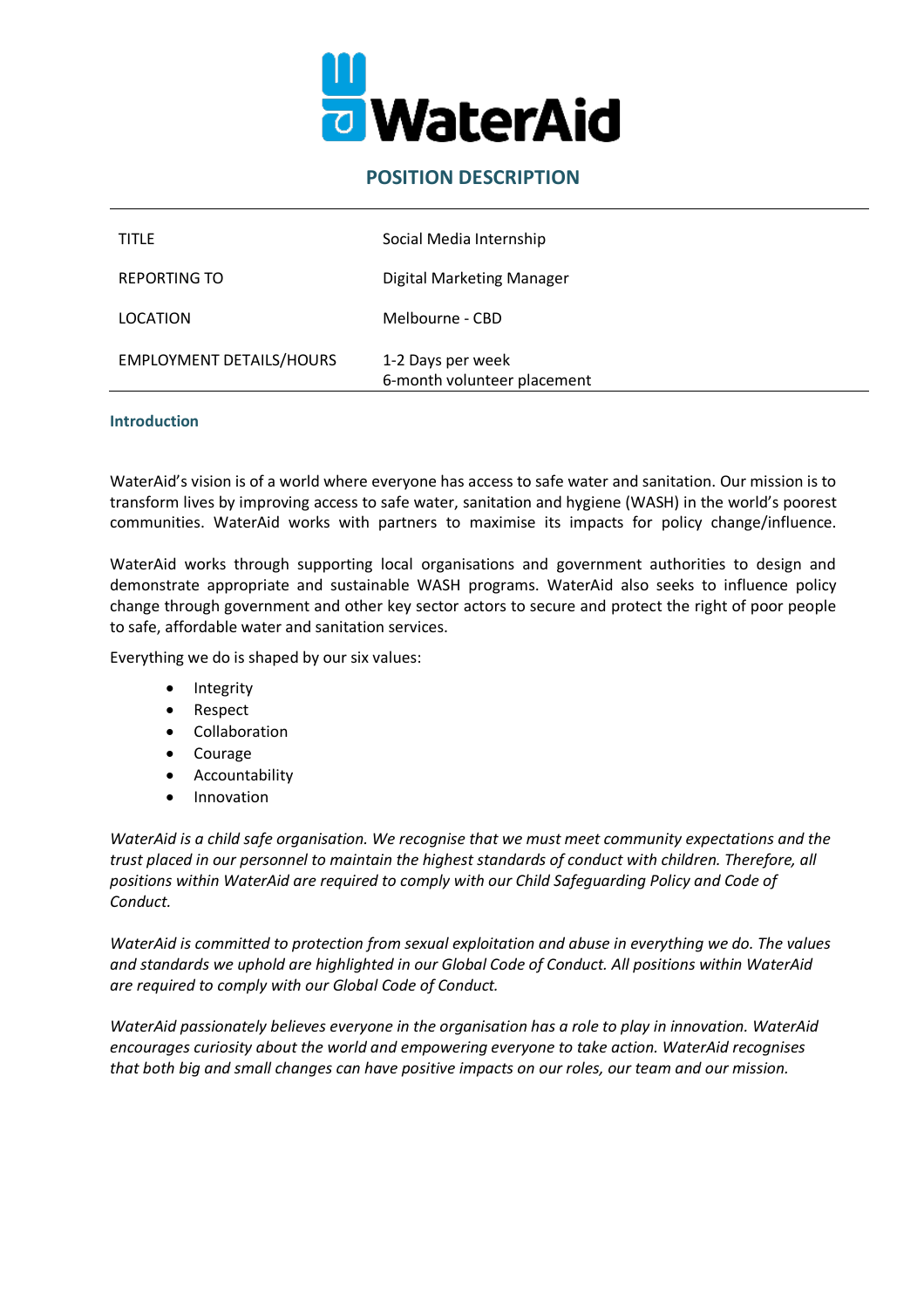## **Position Description**

The Social Media Intern will work across WaterAid's social channels to increase brand awareness and engagement, build out the social content calendar, and create engaging and conversation-starting posts, images, and videos for social platforms.

Key outcomes of this role are:

- Successful delivery of WaterAid Australia's social media strategy
- Populate/forward plan the organisations social content calendar
- Grow the social channels and engaged followers

## **Key Performance Areas/Accountabilities**

The Social Media Intern reports to the Digital Marketing Manager and is a member of the DigiComms team in the Corporate & Community Engagement (CCE) department.

- Work alongside the team to create and plan out a social content calendar across platforms.
- Produce cross channel content set out in the social calendar
- Contribute to social media strategy monthly planning
- Increase supporter engagement with WaterAid's social media platforms
- Monitor postings to ensure brand message is constant from the terminology used to images posted
- Interact with followers and potential supporters by communicating and answering questions through the social pages
- Assist in implementing plans to increase followers on Instagram, Facebook, and Twitter, YouTube and LinkedIn.
- Contribute to the launch of new social channels including Tiktok, Pinterest etc.

## **Qualification, Skills & Attributes (Key Capabilities/Selection Criteria)**

| Essential                              |                                                                                                                                                                                                                                                                                                                                                                                                                                                                                                                                                                  |
|----------------------------------------|------------------------------------------------------------------------------------------------------------------------------------------------------------------------------------------------------------------------------------------------------------------------------------------------------------------------------------------------------------------------------------------------------------------------------------------------------------------------------------------------------------------------------------------------------------------|
| Knowledge,<br>skills and<br>experience | 1-2 years of social media management experience<br>$\bullet$<br>Familiar with multi-social posting through programs such as Later.com<br>$\bullet$<br>Comfortable working with Adobe Suites<br>$\bullet$<br>General knowledge of Search Engine Optimization and internet ranking for<br>$\bullet$<br>web content<br>Entry level experience determining how to cater marketing campaigns to a<br>$\bullet$<br>unique audience<br>Entry level understanding of marketing strategy and how to use the concepts<br>$\bullet$<br>throughout various forms of outreach |
| <b>Education</b>                       | Having completed or currently undertaking - Bachelor's degree in marketing,<br>journalism, public relations or related field                                                                                                                                                                                                                                                                                                                                                                                                                                     |